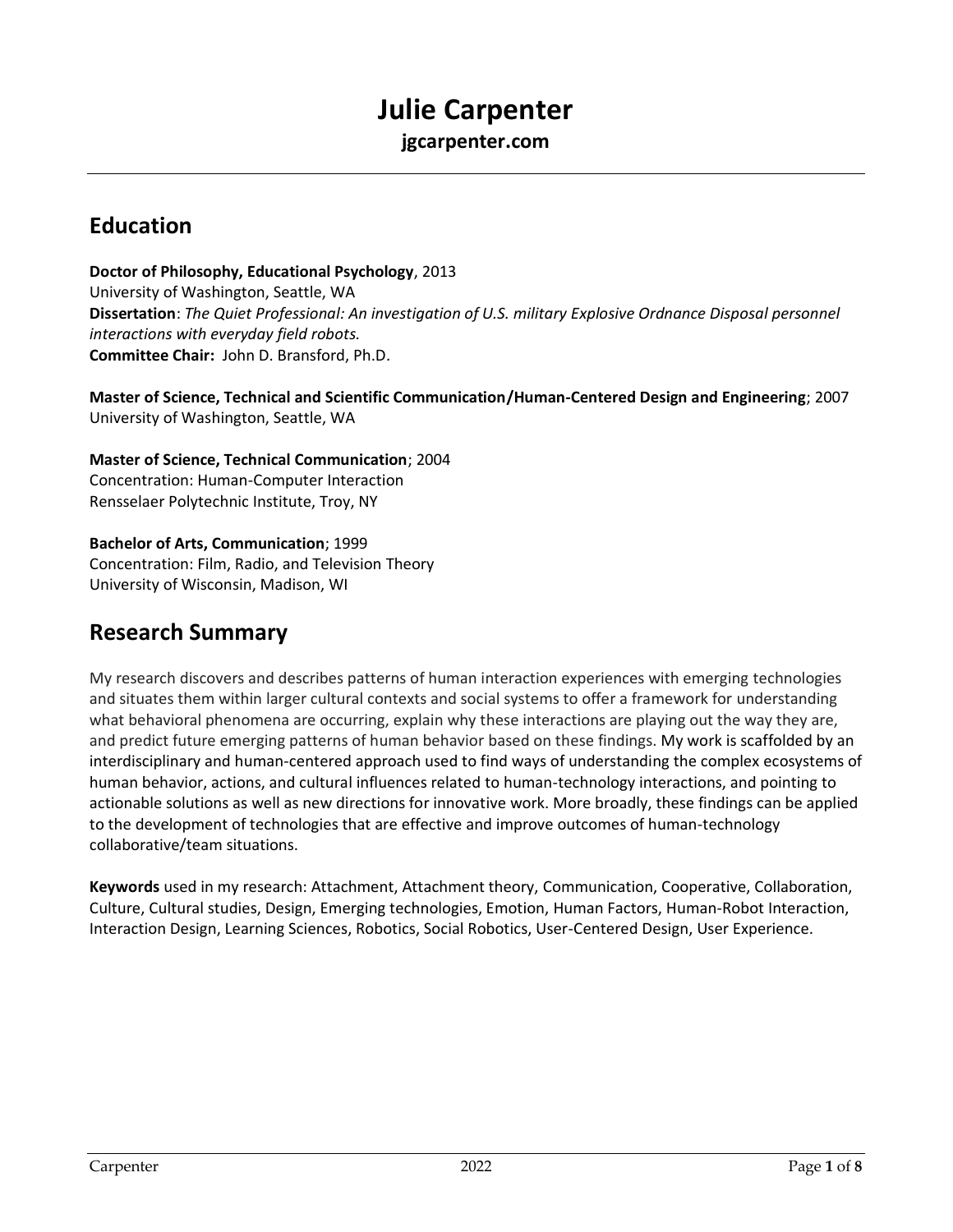## **Publications**

(Name appears as both "J. Carpenter" and "J. Hillan.")

### *Books*

- Carpenter, J. (Expected, 2022). *The naked android: Synthetic socialness and the human gaze*. UK: CRC Press/Routledge. [Manuscript in preparation].
- Carpenter, J. (2016). *Culture and Human-Robot Interaction in militarized spaces: A war story*. UK: Ashgate/Routledge.

### *Book Chapters*

- Carpenter, J. 2021. The solace of a robot and the valence of loneliness. *The Love Makers.* Ed. Aifric Campbell. UK: Goldsmiths Press.
- Carpenter, J. [Chapter manuscript in preparation.] The ethics of emotional intimacy, synthetic love, and cheating on committed human-human relationships with a robot. *Gender in AI and robotics: Gender challenges from an interdisciplinary perspective.* Jordi Vallverdú, UAB. Expected 2021. Switzerland, Springer.
- Carpenter, J. (2020). Kill switch: The evolution of road rage in an increasingly AI car culture. Funded under Ethics + Emerging Sciences Group (California Polytechnic State University); National Science Foundation, Grant No. 1522240. In E. De Visser, R. Pak & E. Rovira [Eds.] *The psychology of interacting with everyday robots*. Amsterdam: Elsevier.
- Carpenter, J. (2018). Deus Sex Machina: Loving robot sex workers, and the allure of an insincere kiss. In J. Danaher & N. McArthur (Eds.), *Sex Robots: Social, Legal and Ethical Implications.* Cambridge, MA: MIT Press.
- Carpenter, J. (2013). Just doesn't look right: Exploring the impact of humanoid robot integration into Explosive Ordnance Disposal Teams. In R. Luppicini (Ed.), *Handbook of Research on Technoself: Identity in a Technological Society* (pp. 609-636). Hershey, PA: Information Science Publishing. doi:10.4018/978-1- 4666-2211-1.

### *Peer-Reviewed Journal Articles*

- Carpenter, J. Davis, J., Erwin-Stewart, N., Lee. T., Bransford, J. & Vye, N. (2009). Gender representation in humanoid robots for domestic use. *International Journal of Social Robotics (special issue), 1*(3), 261- 265.The Netherlands: Springer.
- Reichenbach, J., Bartneck, C., & Carpenter, J. (2008). The Carrot and the stick The role of praise and punishment in human-robot interaction. *Interaction Studies: Social Behaviour and communication in biological and artificial systems; special issue of on "Human and robot interactive communication," 9*(2), 179-203. Oxford, UK: Ingenta.
- Hillan, J. (October, 2003). Physician use of patient-centered Web logs and journals. *Clinical Medicine and Research, 1*(4), 333-334. Stanford, CA: Stanford University Libraries.
- Hillan, J. (July, 2003). PatchWorx: Connecting ill and disabled children in an online community. *Clinical Medicine and Research, 1*(3), 259-260. Stanford, CA: Stanford University Libraries.

### *Peer-Reviewed Conference Proceedings - Full Papers*

- Carpenter, J. (2009). Why send the Terminator to do R2D2s job?: Designing androids as rhetorical phenomena. *Proceedings of HCI 2009: Beyond Gray Droids: Domestic Robot Design for the 21st Century.* Cambridge, UK. Sept. 1.
- Carpenter, J., Davis, J., Erwin-Stewart, N., Lee. T., Bransford, J. & Vye, N. (2008). Invisible machinery in function, not form: User expectations of a domestic humanoid robot. *Proceedings of 6th conference on Design and Emotion.* Hong Kong, China.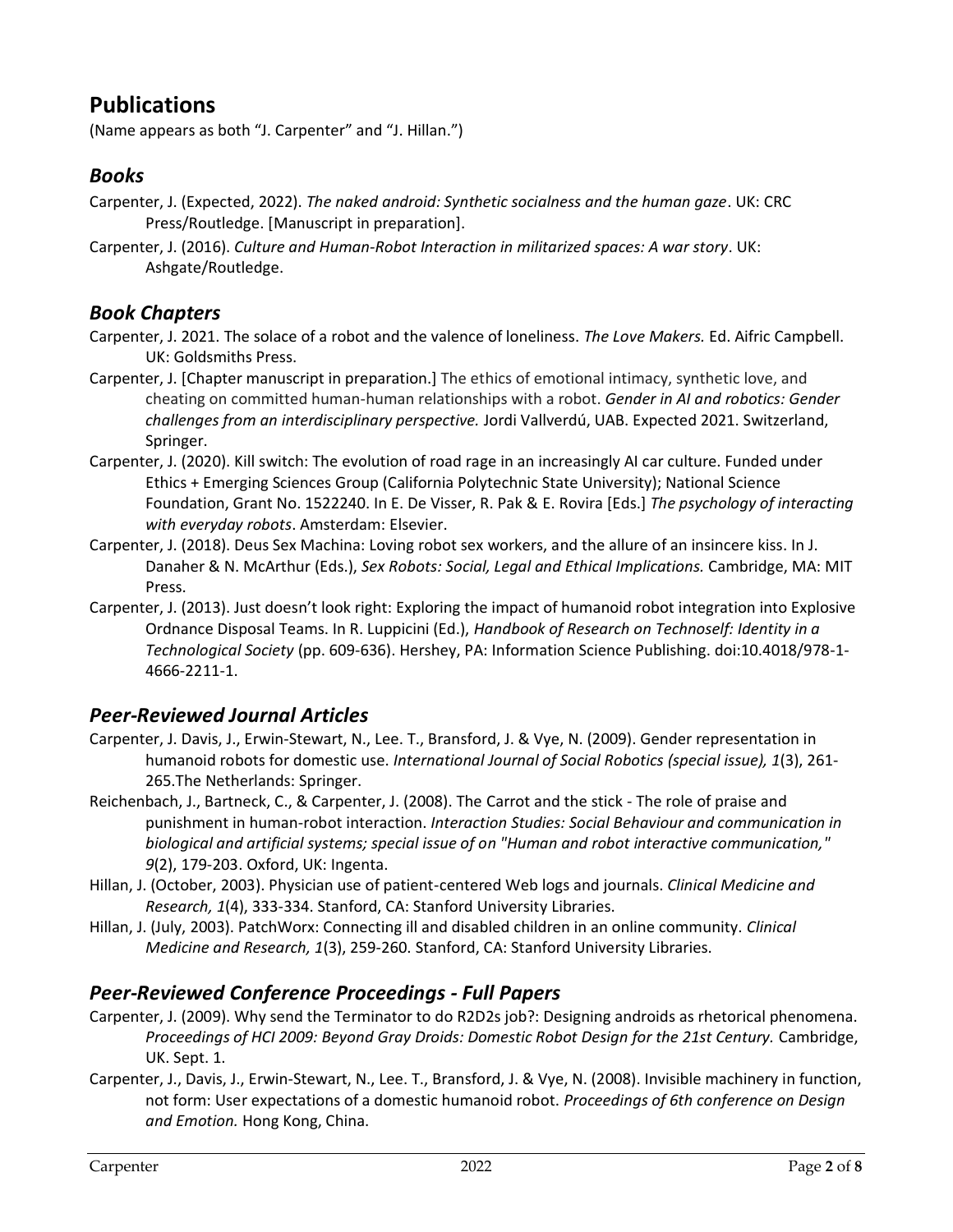- Carpenter, J., Eliot, M. & Schultheis, D. (2006). Machine or friend: understanding users' preferences for and expectations of a humanoid robot companion. *Proceedings of 5th conference on Design and Emotion.*  Göteburg, Sweden.
- Reichenbach, J., Bartneck, C., & Carpenter, J. (2006).Well done robot! The importance of praise and presence in human-robot collaboration. *Proceedings of RO-MAN 06: The 15th IEEE International Symposium on Robot and Human Interactive Communication,* 86-90. Hatfield, UK.
- Bartneck, C., Reichenbach, J., Carpenter, J. & Hupfeld, F. (2006). Use of praise and punishment in human-robot collaborative teams. *Proceedings of RO-MAN 06: The 15th IEEE International Symposium on Robot and Human Interactive Communication,* 177-182. Hatfield, UK.

### *Peer-Reviewed Conference Proceedings - Short Papers and Presentations*

- Carpenter, J., Davis, J. Erwin-Stewart, N. Lee. T., Bransford, J. & Vye, N. (2008). *Gender representation in humanoid robots for domestic use.* 1st International Conference on Human-Robot Personal Relationships. June 12-13. Maastrict, The Netherlands.
- Carpenter, J., Eliot, M. & Schultheis, D. (2006). The Uncanny Valley: Making human-nonhuman distinctions. *Proceedings of the 5th International Conference on Cognitive Science*, 81-82. Vancouver, B.C., Canada.
- Carpenter, J. (2006). *Exploring Human-Centered Design in Human Robot Interaction*. Presented at HRI Young Researchers Workshop, in conjunction with HRI 2006. Salt Lake City, UT.
- Hillan, J. (2005). The necessity of enforcing multidisciplinary research and development of embodied Socially Intelligent Agents. *Proceedings of AISB '05.* (British) Society for the Study of Artificial Intelligence and the Simulation of Behaviour, 133-140. Hertfordshire, UK.

### *Nonacademic Publications*

Carpenter, J. (2014, September). The existential robot: Living with robots may teach us to be better humans. *Issues*, *108*, 39-42.

- Carpenter, J. (2017, September). Shaping the future of war: The important questions. *LA Review of Books Digital Edition, 84-89.* The digital revolution: Debating the promise and perils of the Internet in the last years of the Obama administration. (Eds. M. Pridmore-Brown & J. Crockett).
- Carpenter, J. (2019, November-December). Why Project Q is more than the world's first nonbinary voice for technology. *ACM Interactions*, Vol. XXVI, p 56.

## **Research Experience**

### **Qualitative Researcher**

### **Meta, Contract via TMP, San Francisco (remote)/Sunnyvale, October 2021-Present (July 2022)**

Own multiple user experience research (UXR) projects on internal tools in the Central Integrity pillar that human reviewers and SMEs who assess potential harmful violations use to enforce social media policy at scale. Responsibilities include stakeholder alignment (i.e., engineering, design, product managers), human-centered research planning, conducting, analyses, synthesis of findings, and communicating the UXR processes, actionable recommendations, and user insights to cross-functional (XFN) teams in a fast-paced environment.

### **Research consultant (freelance), SeekAI**

### **March 2022-Present**

Advising on UX R&D strategies, short and long-term. Startup SeekAI is building a Web-based B2B data science management tool.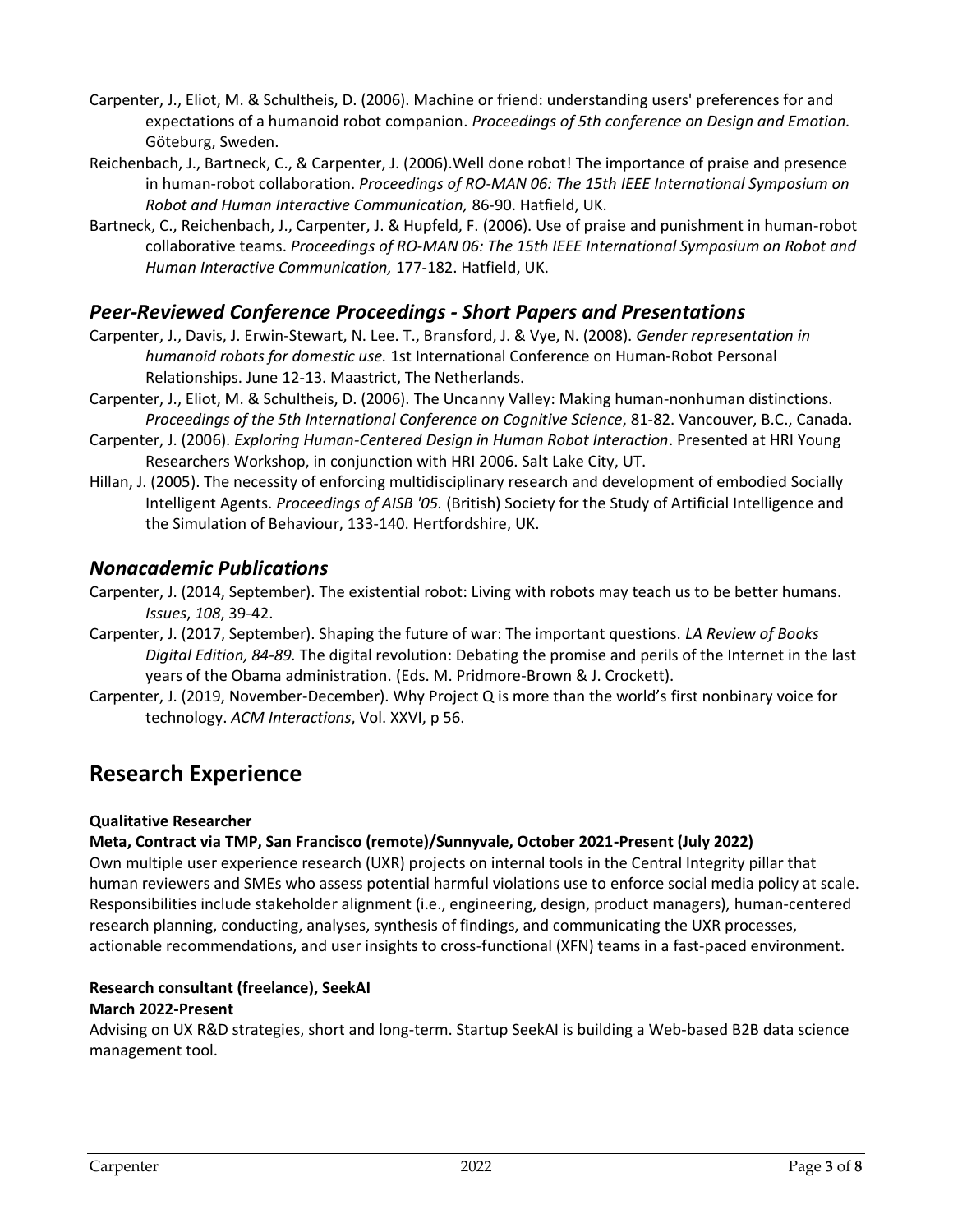### **Associate Research Scientist**

### **Accenture, San Jose/San Francisco, CA, 2018-2020**

Worked on a variety of generative and evaluative human-technology interaction research and development projects (e.g., human-robot teaming; autonomous vehicle interiors; retail shopping). Designed, led, and conducted original user-centered research with consideration for multiple project timelines and resources in an agile environment.

### **Research consultant**

### **VICE/VIRTUE/Copenhagen Pride, Copenhagen, DK, 2018-2020**

Co-developed Q (1.0), the world's first gender-neutral voice for use with technology. Ongoing ethics, risk, and social concern assessment. Science communication at an international level. Engage policymakers, business, academia, as well as the broader public on gender, technology, ethics, and innovative thought leadership.

### **Research Fellow, Ethics + Emerging Sciences Group (Patrick Lin, Ph.D.)**

#### **California Polytechnic State University, San Luis Obispo, CA, 2015-Present**

Ethics, risk, and social concern assessment. Publishing projects. Engage policymakers, business, academia, as well as the broader public on key issues in science and society.

## **Assistant Director, Engineering Communication Program**

### **University of Washington, Seattle, WA, 2007-2008**

Managed Engineering Writing Center (EWC). Researched and developed all new original course curriculum and taught *Introduction to Theories, Methods, and Materials of Writing Center Tutoring* (TC 499) course. Scheduled, tracked usage, offered workshops, and visited classes to promote the EWC services. Assisted the Director with TA support and training (for 231 and 333 TAs).

### **Curriculum Design and Engineering Writing (Karen Kasonic)**

### **University of Washington, Seattle, WA, 2006-2007**

Researched and developed curriculum for grant writing workshops hosted by Department of Technical Communication. Reviewed current TC 333 curriculum and collaborated to develop new teaching materials. Collected, organized and archived original classroom materials developed by TC 333 Teaching Associates, including lecture notes and supplementary materials such as PowerPoint and instructions for group exercises.

### **Internet-Based Research Efficacy/Examining Computer Supported Cooperative Work (Jan Spryridakis, Ph.D.), University of Washington, Seattle, WA, 2005**

Conducted Web-based study on the efficacy of electronically delivered information.

Worked on refining an Internet-based research tool, study of information design on users' behavior and performance in computer supported cooperative work environments, with a specific focus on the assessment of wikis. Identified questions and subjects for study, read relevant literature and collaborated on experiment design.

#### **Graduate Research Associate, (Jonathan Drezner, M.D.) University of Washington, Seattle, WA, 2005**

Developed the first iteration of AEDSports.com, a data-gathering site for Dr. Drezner's research. Assembled Web design team and supervised two undergraduate Research Assistants. Managed the development of two Web sites: (a) a Web-based survey on NCAA AED use and (b) a Web-based interface for online survey database administration.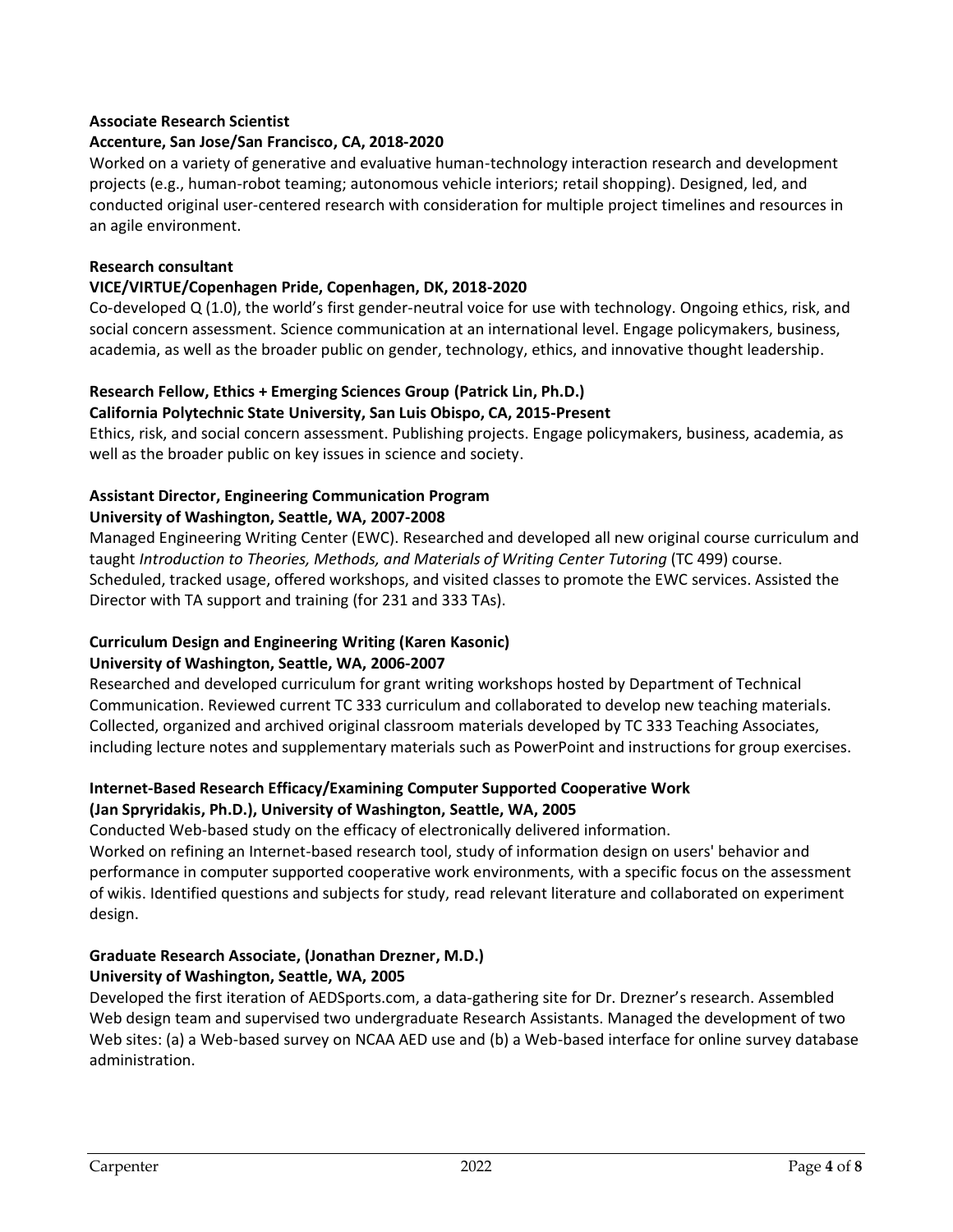### **Computer Games (Beth Kolko, Ph.D.), University of Washington, Seattle, WA, 2005**

Researched the cultural aspects of games, including a project of player-avatar identification in EverQuest.

### **Web Content Developer, Marshfield Clinic, Marshfield, WI, 2001-2004**

Designed interfaces of Web sites/applications, including remote usability testing software. Established usercentered Web design methods. Responsible for all Marshfield Clinic Web-based application usability testing (from recruiting to data interpretation to final report write-up and presentation of results). Conducted heuristic evaluations, formal user testing, focus groups, and contextual inquiries. Created prototypes, mockups, and web pages for external and internal sites. Compiled reports, including statistical and market trends, to track Web ROI metrics. Researched and reported on competitive intelligence information.

### **Teaching Experience**

**Guest Lecturer, Tufts University, Medford, MA, April 23, 2017.** AI, Ethics, and Human-Robot Interactions.

### **Visiting Lecturer, Robotics and Social Inclusion, Designskolen Kolding, Kolding, DK, January 18-22, 2016** Taught the first week of the "Robotics and Social Inclusion" course. Lectures included "Culture and humanrobot interaction in militarized spaces," "Romantic relationships with Robotic Sex Workers" and "An introduction to qualitative research methods."

#### **Teaching Assistant, College of Education, University of Washington, Seattle, WA, 2009-2011**

Managed the College of Education Writing Center. Created center schedules, tracked usage, offered writing workshops, and visited classes to promote the writing center services. Developed workshops for undergraduate and graduate students in the College of Education.

#### **Teaching Assistant, College of Education, University of Washington, Seattle, WA, 2008-2009** Collaborated on curriculum development and led discussions for "Math Methods, Dilemmas of Teaching and Learning, Arts & Technology" and "Teaching for Learning & Adolescent Development" courses, part of the Teacher Education Program.

**Teaching Assistant, College of Engineering, University of Washington, Seattle, WA, 2008** Co-taught "Empirical Traditions in Technical Communication" with Dr. Tom Williams (TC 502). Collaborated on curriculum development; lead discussions. Graded all course work.

### **Teaching Assistant, College of Engineering, University of Washington, Seattle, WA, 2007** "Introduction to Theories, Methods, and Materials of Writing Center Tutoring" (TC 499). Developed curriculum, wrote syllabus, taught all classes.

#### **Teaching Assistant, College of Engineering, University of Washington, Seattle, WA 2005-2007 & 2008**

"Advanced Technical Writing and Oral Presentation" (TC 333). Taught all lectures. Developed course materials and learning activities, met with students, and graded all written work and oral presentations.

### **Teaching Assistant, College of Engineering, University of Washington, Seattle, WA, 2004, 2008**

"Introduction to Technical Writing" (TC 231). Taught all lectures. Collaborated in curriculum and exam development, met with students and graded all written work, including mid-term and final exam papers.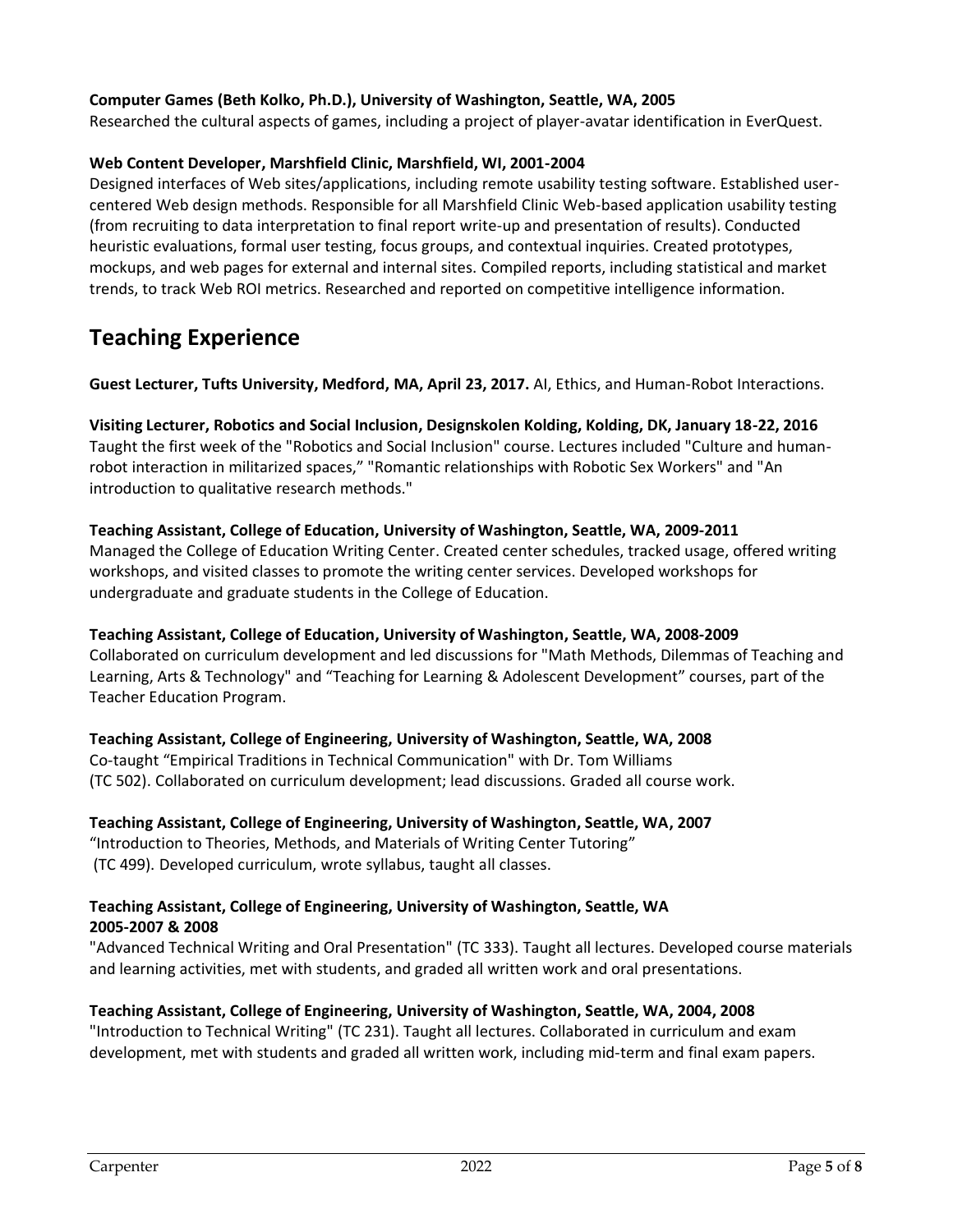## **Awards and Nominations**

- Project Q. (2019). As research consultant with VICE/VIRTUE-Copenhagen and Copenhagen Pride: **Bronze Glass Lion for Change**. Cannes: France.
- Project Q. (2019). As research consultant with VICE/VIRTUE-Copenhagen and Copenhagen Pride: Shortlisted for Beazley Design of the Year award via the Design Museum of London.

### *Invited Presentations*

Carpenter, J. (2021, May). *I/AI*. Art Basel. Augmented Authorship conference. Basel: Switzerland.

- Asmussen, E. & Carpenter, J. (2019, June). Jury co-presenter for Project Q. *Lions International Festival for Creativity*. Cannes: France.
- Carpenter, J. (2019, July). *Ethics and AI*. Johns Hopkins University Applied Physics Lab [panel]. Heather M. Roff, PhD.
- Carpenter, J. (November, 2019). *Flipping the script: Q and nonbinary voice*. "Why is AI a woman? ": Design for Different Futures. [Panel]. Philadelphia Museum of Art. Philadelphia, PA.
- Carpenter, J. (2018, August 21). UX Week. *Dark patterns and the ethics of robot design*. San Francisco, CA.
- Carpenter, J. (2016, November 3). The robot is the medium: Our ethical responsibilities as Makers. 6th Digital Ethics Symposium. Loyola University. *Chicago, IL.*
- Carpenter, J. (2016, March 3). Humans + Robots: Dream Machines. *TEDx.* Odense, Denmark.
- Carpenter, J. (2014, May 14). *DroneU: The emotional consequences of operating a military drone* [Podcast].
- Carpenter, J. (2014). *The Robot Accommodation Dilemma: Human-field robot interactions, attachment, and operator decision-making*. IDGA Counter-IED Training Forum. Arlington, VA.
- Sherman, R. & Carpenter, J. (2019, June). Jury co-presenter for Project Q. *Lions International Festival for Creativity*. Cannes: France.

## **Academic and Volunteer Service**

**HumAIn, Accenture,** Co-founder of education group to mitigate bias in AI research at Accenture Labs. **Women in AI Ethics Council**, Roles + Rights Lead. 2019-Present.

**Q**, Vice/VIRTUE/Copenhagen PRIDE, (Copenhagen, DK), Research consultant, 2018-2020.

**The Science and Entertainment Exchange**, Consulting scientist, 2016-Present.

**Designskolen Kolding**, Kolding, DK. Mentor (Communication Design undergraduate senior project on emotional and ethical relationships between robots and humans), 2017-Present.

**Soldiers' Angels**, Las Vegas, Nevada. Volunteer, 2006-2012.

**Graduate & Professional Student Senate (GPSS)**, University of Washington, Seattle, WA**,** Senator/Graduate Student Representative (Human-Centered Design and Engineering), 2006-2007.

**UWTC Undergraduate Admissions Committee**, University of Washington, Seattle, WA, Graduate Student Representative. Voting member, 2005-2007.

**Association for Computing Machinery Special Interest Group - Computer-Human Interaction**, University of Washington, Seattle, WA, Officer (UW Chapter). Member, 2004-2006

**Forum on Science Ethics & Policy**, University of Washington, Seattle, WA. Member, 2006-2012.

**PatchWorx, Inc.**, SRI International, Menlo Park, CA. Digital chaperone, 2002-2004.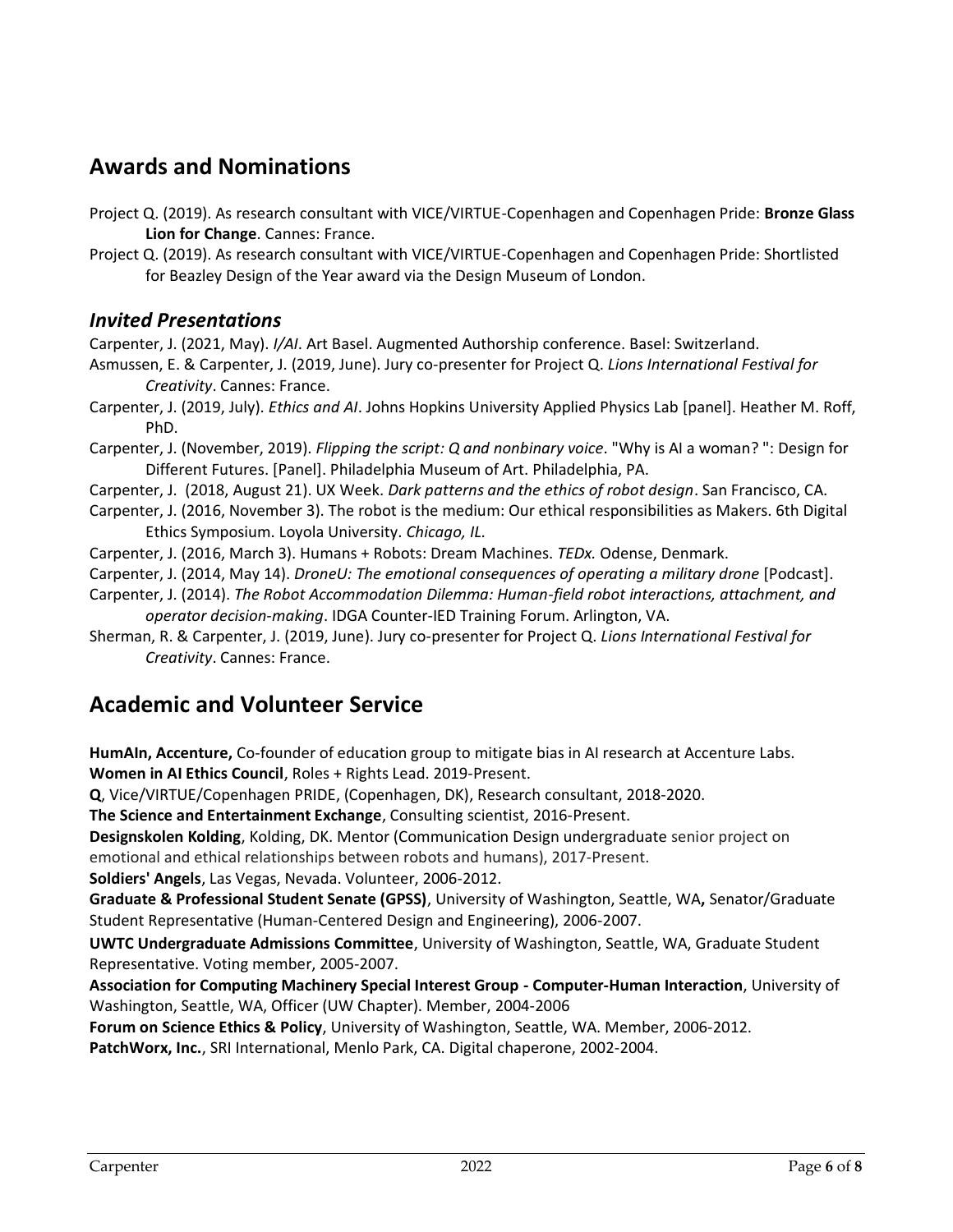## **Selected Media Coverage**

- Ackerman, A. (2013, September 19). Soldiers can get emotionally attached to robots, and that may not be a good thing. *IEEE Spectrum.* http://spectrum.ieee.org/automaton/robotics/military-robots/soldiers-canget-emotionally-attached-to-robots-and-that-may-not-be-a-good-thing
- Baraniuk, C. (2018, August 17). How to make a robot use Theory of Mind. *Scientific American*. https://www.scientificamerican.com/article/how-to-make-a-robot-use-theory-of-mind/
- Byers, M. (2014, October 27). Learning to live with robots. *Cosmos.* Toorak, AU. https://cosmosmagazine.com/the-future/learning-live-robots
- Chayka, K. (2014, 18 February). As military robots increase, so does the complexity of their relationship with soldiers. *Newsweek.* http://mag.newsweek.com/2014/02/21/military-robots-increase-complexityrelationship-soldiers.html
- Could you kill a robot? (2017, July 10). Host, Shankar Vedantam. [Radio broadcast]. *Hidden Brain.* NPR. Denver, CO. http://www.npr.org/templates/transcript/transcript.php?storyId=536043276
- Daileda, C. (2013, September 18). Soldiers feel loss, anger, when their robots die. *Mashable*. http://mashable.com/2013/09/18/robot-like-pets/#\_8AvdCkfqSq2
- Dand, M. (2018, October 29). 100 brilliant women in AI ethics to follow in 2019 and beyond. https://becominghuman.ai/100-brilliant-women-in-ai-ethics-to-follow-in-2019-and-beyond-92f467aa6232
- Dreyfuss, E. (2018, December 27). The terrible joy of yelling at Alexa. *WIRED.* https://www.wired.com/story/amazon-echo-alexa-yelling/
- Estes, A.C. (2013, October 30). We aren't doing enough to prepare ourselves for robot love. *Gizmodo*. http://gizmodo.com/we-arent-doing-enough-to-prepare-ourselves-for-robot-l-1455275396
- Fung, B. (2013, November 11, updated). What'll happen to Veterans' Day when many of our warriors are drones? *The Washington Post.* http://www.washingtonpost.com/blogs/theswitch/wp/2013/11/11/whatll-happen-to-veterans-day-when-many-of-our-warriors-become-drones/
- Garber, M. (2013, September 20). Funerals for fallen robots. *The Atlantic.*  http://www.theatlantic.com/technology/archive/2013/09/funerals-for-fallen-robots/279861/
- Gruber, A. (2017, November 1). Gefühle für Maschinen: Wenn die Roboter kommen, werden wir sie lieben. *Der Spiegel*. http://www.spiegel.de/netzwelt/gadgets/anthropomorphismus-koennen-menschen-roboterlieben-a-1128553.html
- Hamada, Y. (2018, October 7). The highest peak of the 'uncanny valley. '*The Asahi Shimbun Globe.* Japan. https://globe.asahi.com/article/11859860
- Hsu, J. (2015, March 15). Robot funerals reflect our humanity. *Discover* (blogs). http://blogs.discovermagazine.com/lovesick-cyborg/2015/03/15/robot-funerals-reflect-ourhumanity/#.WVk5DMbMyt8
- Kee, E. (2013, September 20). Some soldiers affected emotionally when their robots go "boom." Ubergizmo. http://www.ubergizmo.com/2013/09/some-soldiers-affected-emotionally-when-their-robots-go-boom/
- Koren, M. (2017, April 7). How to mourn a space robot? *The Atlantic.* New York: NY. https://www.theatlantic.com/technology/archive/2017/04/cassini-robot-sad/522159/
- Lin, P. (2016, February 1). Relationships with robots: Good or bad for humans? *Forbes*. http://www.forbes.com/sites/patricklin/2016/02/01/relationships-with-robots-good-or-bad-forhumans/#1c0c518b291e
- Lubbadeh, J . (2017, September). Robbi, wir mussen reden! *Bild der Wissenschaft (54)*, 26-30.
- Mortada, D. (2018, March 21). Meet Q, the gender-neutral voice assistant. National Public Radio (NPR). https://www.npr.org/2019/03/21/705395100/meet-q-the-gender-neutral-voice-assistant
- Olsen, W. (2013, September 20). My robot friend? Researcher studies servicemembers' attachment to field robots. *Stars & Stripes.* https://www.stripes.com/blogs/stripes-central/stripes-central-1.8040/